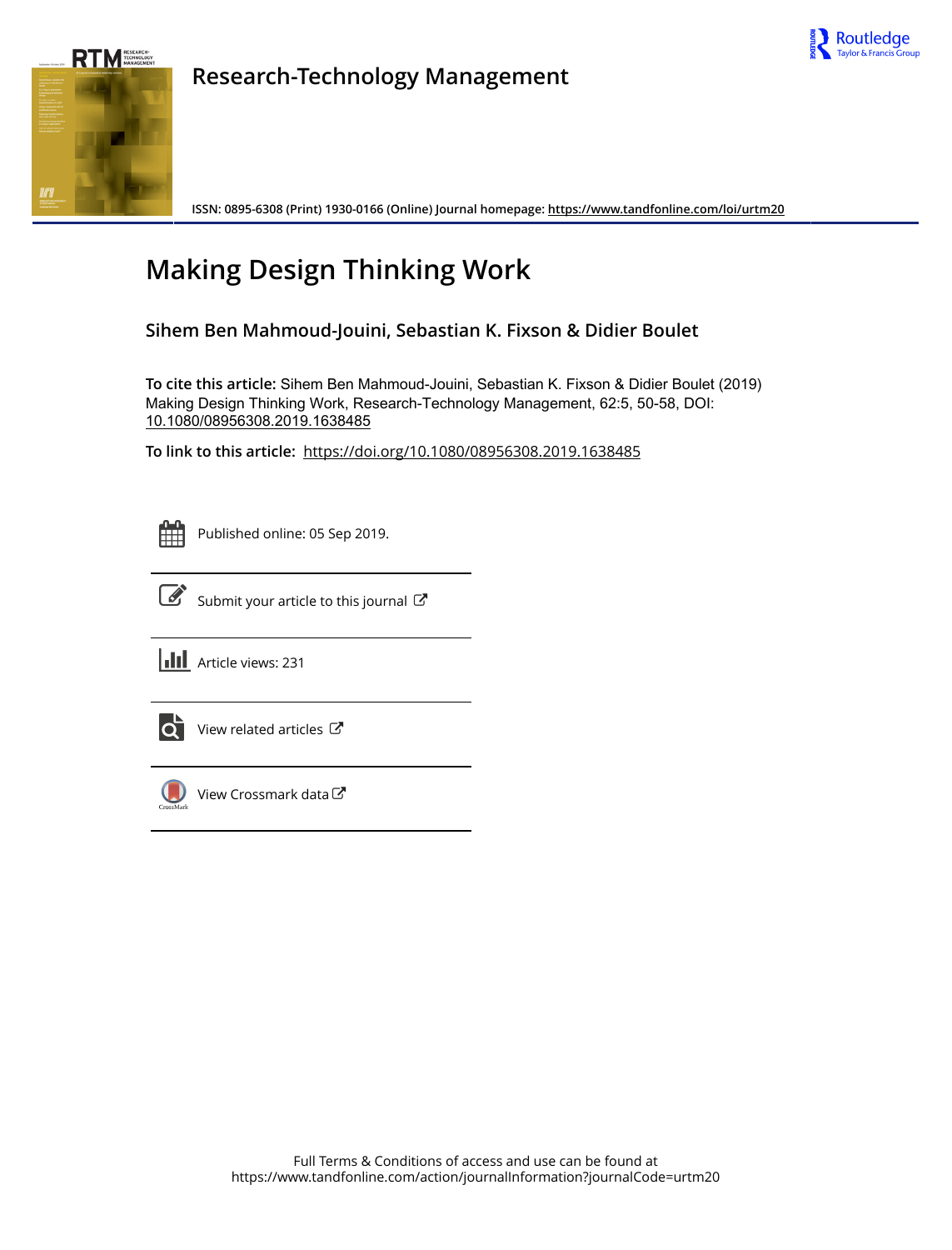## Making Design Thinking Work

Adapting an Innovation Approach to Fit a Large Technology-Driven Firm

*An adaptive, incremental approach helped a large company incorporate design thinking into its culture.*

Sihem Ben Mahmoud-Jouini, Sebastian K. Fixson, and Didier Boulet

OVERVIEW: In their quest to become more innovative, many firms try out new innovation approaches that are brought in from the outside. Design thinking has been one of these sought-after innovation approaches in recent years. Design thinking has produced remarkable results in creative firms such as design consultancies, but its implementation in large, established firms has proven to be far more challenging, especially if a strong company culture contradicts the philosophies underlying design thinking. One possible answer to this challenge lies in adapting an innovation approach such as design thinking to its new environment so it can truly take hold. We describe how a large, technology-driven firm proceeded in morphing the design thinking approach to allow it to take root in different parts of the company and over time become an integral part of the firm's innovation activity.

KEYWORDS: Design thinking, Culture, Adaptation

<span id="page-1-2"></span><span id="page-1-0"></span>Innovation continues to be top of mind for many company leaders (Ringel et al. [2018](#page-9-0)), yet few are satisfied with their organizations' innovation capabilities. Competitive environments characterized by increasing levels of volatility, uncertainty, complexity, and ambiguity (Bennett and Lemoine [2014](#page-9-1)) force companies to become more nimble in exploring new opportunities and addressing emerging challenges. Flexibility and speed are especially challenging for existing large organizations with legacy systems and organizational cultures imprinted by past successes.

As a result, many firms have been experimenting with importing innovation approaches from outside of their firms, and even from outside their industries—for instance, Agile, <span id="page-1-4"></span><span id="page-1-1"></span>especially the Scrum version (Sutherland [2014\)](#page-9-2), or Lean Startup (Ries [2011\)](#page-9-3). In small-scale pilots, these experiments often produce positive results, but the larger transformation often proves far more difficult.

<span id="page-1-3"></span>Part of the challenge is acknowledging that building innovation capabilities often takes years and requires iterating with the innovation approach itself (Smith et al. [2017](#page-9-4)). These iterations allow the firm to adapt the approach to its own culture and needs at the same time that they allow learning to accrue and organizational change to gain momentum. Although such an iterative journey inevitably introduces a certain amount of firm-level idiosyncrasy into the transformation journey, successful cases can provide useful insights

Sihem Ben Mahmoud-Jouini is an associate professor at HEC in Paris teaching innovation and entrepreneurship to Master's students, MBAs, and Executive MBAs. She has a PhD in Strategy and Innovation Management from Paris-Dauphine University (France) and has been a visiting scholar at Babson College and Stern Business School (NYU). She is a researcher at GREGHEC and at i3-CRG, Ecole Polytechnique (France). Her research focuses on management and organizational design of incumbents in their exploration of new domains and methods such as design thinking. She adopts an action research approach within firms from several sectors. jouini@hec.fr

Sebastian K. Fixson is Professor of Innovation & Design and Chair of the Technology and Operations Management Division at Babson College. He also served as the founding director of Babson's Master of Science in Entrepreneurial Leadership program. His research investigates how innovation performance is impacted through choices in process governance

DOI: [10.1080/08956308.2019.1638485](http://10.1080/08956308.2019.1638485) Copyright © 2019, Innovation Research Interchange. Published by Taylor & Francis. All rights reserved.

(open vs. closed innovation), through the use of digital design tools, and through the use of innovation practices such as design thinking. He has worked on these issues with companies in various industries, including automotive, aerospace, defense, materials, consulting, and others. He holds a Dipl.-Ing. (MSc) in mechanical engineering from University of Karlsruhe, Germany, and a PhD in technology, management, and policy from MIT. sfixson@babson.edu

Didier Boulet is a thought leader who helps companies innovate by developing innovative products, services, and platforms. He has developed opportunities for Thales by disseminating design thinking in the organization. As leader of the Thales Design Center, his role is to engage the Thales innovation communities with human-centered design, business model innovation, and product/service/organization design. Recently, he has been appointed to lead Thales's User Experience Design transformation. His previous experiences include multiple board-level positions and work in innovation leadership and operational management. He holds a degree in insurance from the Haute Ecole de Bruxelles, Belgium. didier.boulet@gmail.com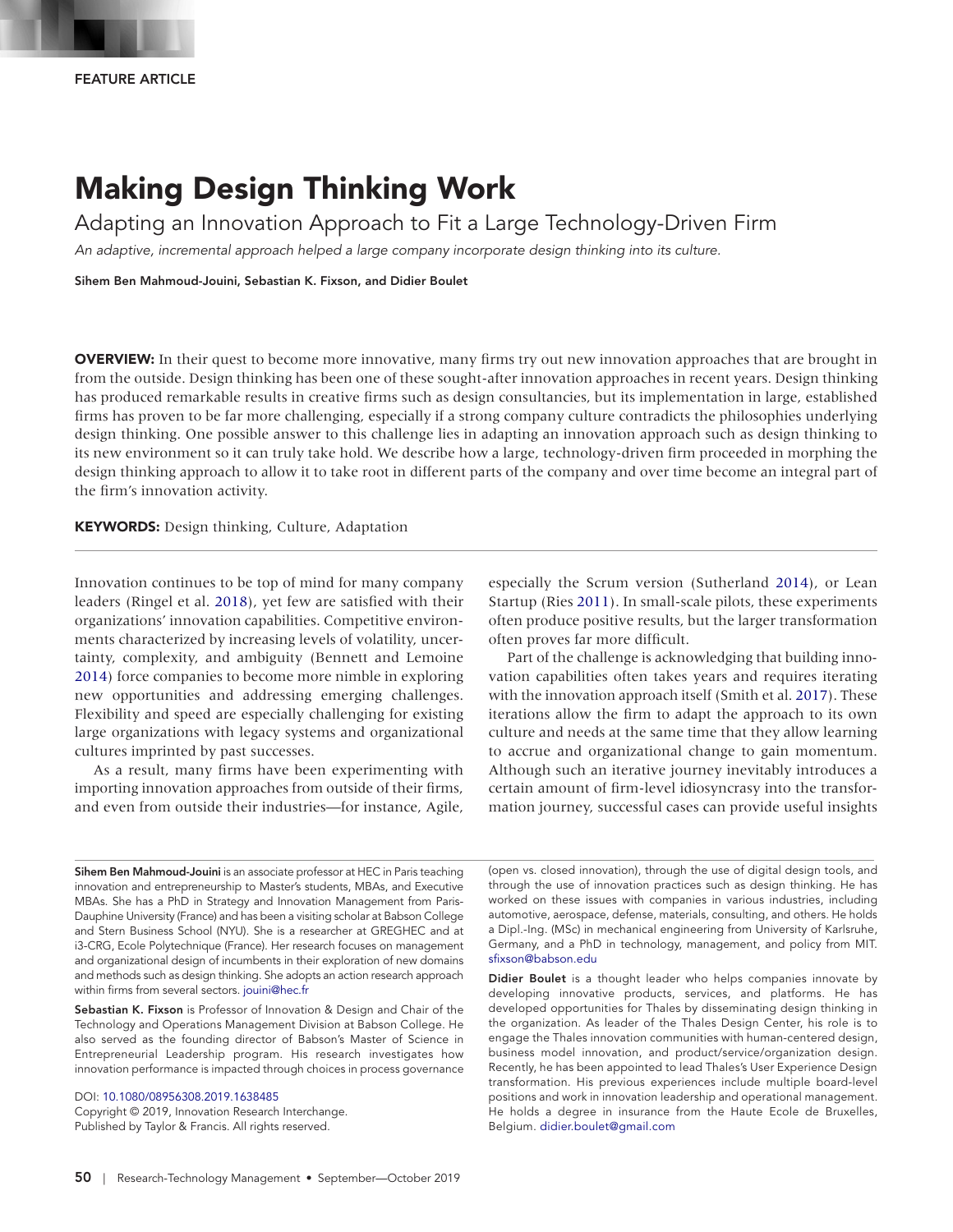about tradeoffs, funding, strategy, and structure, for researchers and for other companies contemplating such a transformation. We report on one case in which a large, established technology company improved its innovation capability by adapting design thinking to its own circumstances.

### Background

<span id="page-2-8"></span><span id="page-2-2"></span>Top-performing companies pursue innovation activities based on direct insights from end users (Jaruzelski, Chwalik, and Goehle [2018\)](#page-9-5). One innovation approach that places a strong emphasis on user insights is design thinking. Design thinking represents both a set of methods for innovating and a mindset—in this case, an open mindset characterized by a curious attitude that helps reframe problems (Beckman and Barry [2007;](#page-9-6) Carlgren, Rauth, and Elmquist [2016](#page-9-7)). While academic discussions of the true nature and origin of design thinking continue (Johansson-Sköldberg, Woodilla, and Cetinkaya [2013](#page-9-8)), most authors include at least three phases in the design thinking process (Brown [2008](#page-9-9); Luchs [2015](#page-9-10); Seidel and Fixson [2013](#page-9-11)):

- <span id="page-2-16"></span><span id="page-2-9"></span><span id="page-2-7"></span><span id="page-2-4"></span>1. **Inspiration**—An empathy phase that focuses on gaining deep insights about user needs.
- 2. **Ideation**—A creative phase that focuses on generating solution options.
- 3. **Implementation**—A prototyping phase that seeks to quickly weed out poor options and improve upon promising ones.

<span id="page-2-10"></span>Because the design thinking process maps closely with experiential learning (Kolb [1984\)](#page-9-12), the journey through the design thinking process also alternates between concrete experiences and abstract conceptualizations (Beckman and Barry [2007](#page-9-13)) [\(Figure 1](#page-2-0)).

<span id="page-2-14"></span><span id="page-2-12"></span><span id="page-2-3"></span><span id="page-2-1"></span>Design thinking has received substantial attention across industries as a way to make organizations more innovative (Ben Mahmoud-Jouini, Midler, and Silberzahn [2016;](#page-9-14) Liedtka and King [2013;](#page-9-15) Martin [2009](#page-9-16)). Firms from various industrial sectors have implemented design thinking as an approach to problem solving, albeit with a variety of implementation paths. For example, some firms have trained a large number of employees in design thinking (for instance, Infosys); others have hired designers and had them collaborate with engineers (IBM); and yet others have created a category of



<span id="page-2-0"></span>

employees whose role it is to spread design thinking throughout the organization (Intuit's "innovation catalysts"). Other firms have simply acquired design companies to bring design thinking skills in house; for instance, McKinsey acquired Luna, and Accenture acquired Fjord (Kolko [2015](#page-9-17)).

<span id="page-2-11"></span><span id="page-2-6"></span><span id="page-2-5"></span>While some of these implementations have been promising, others have run into challenges (Carlgren, Elmquist, and Rauth [2016\)](#page-9-18). Some of these challenges are associated with the normal cognitive limitations of humans (Butler and Roberto [2018](#page-9-19)). Others emanate from the inherent tensions between the organization's established approach and the new push to elevate design. Practices such as top management support, strong leadership in the design function, awareness of design's role and contribution, interfunctional coordination, evaluation of design, and formalization of product and service development processes are needed to reconcile these inherent tensions (Micheli, Perks, and Beverland [2018](#page-9-20)). But the challenges of implementing a new innovation approach, such as design thinking, in an existing organization are greatest when the underlying philosophy of the new approach stands in conflict with the existing culture of the organization. This is perhaps why, until recently, design thinking has been observed predominantly in organizations whose sole purpose is innovation, for example, in design consultancies.

<span id="page-2-15"></span><span id="page-2-13"></span>Given these challenges, it is important to better understand the factors that can help an organization to successfully introduce design thinking, or any other alternate innovation approach. To contribute to this goal, we studied the effort to introduce design thinking in a large, established technology-driven firm, a context which is traditionally not particularly user-centric.

### Implementing Design Thinking at Thales

Thales is a multidivisional organization with each decentralized division specializing in a given technology or market (aerospace, space, ground transportation, defense, and security). Headquartered in France, the firm operates globally, currently in 56 countries. It has approximately 65,000 employees, 25,000 of whom work in R&D; 70 percent of those are engineers.

Over a period of six years, beginning in 2012, the firm built a design thinking capability, by 2018, support through design centers located in some of its main business units. (There were eight centers in 2018; five additional centers are planned for 2019.) The design centers have trained thousands of managers and engineers, provided hundreds of workshops, and delivered more than 50 projects with business lines engaging users and customers. The projects have led to new solutions in police technology, radar technician training, inflight entertainment systems, security domains, and air traffic control technology. Design thinking is now integrated in every top management leadership program, and it has become instrumental in the digital transformation under way in the company.

Innovation is a key pillar in Thales's strategy and considered vital to its long-term growth. Like many large engineer-[FIGURE 1.](#page-2-1) Basic model of the design thinking process ing firms, Thales spends considerable amounts on self-funded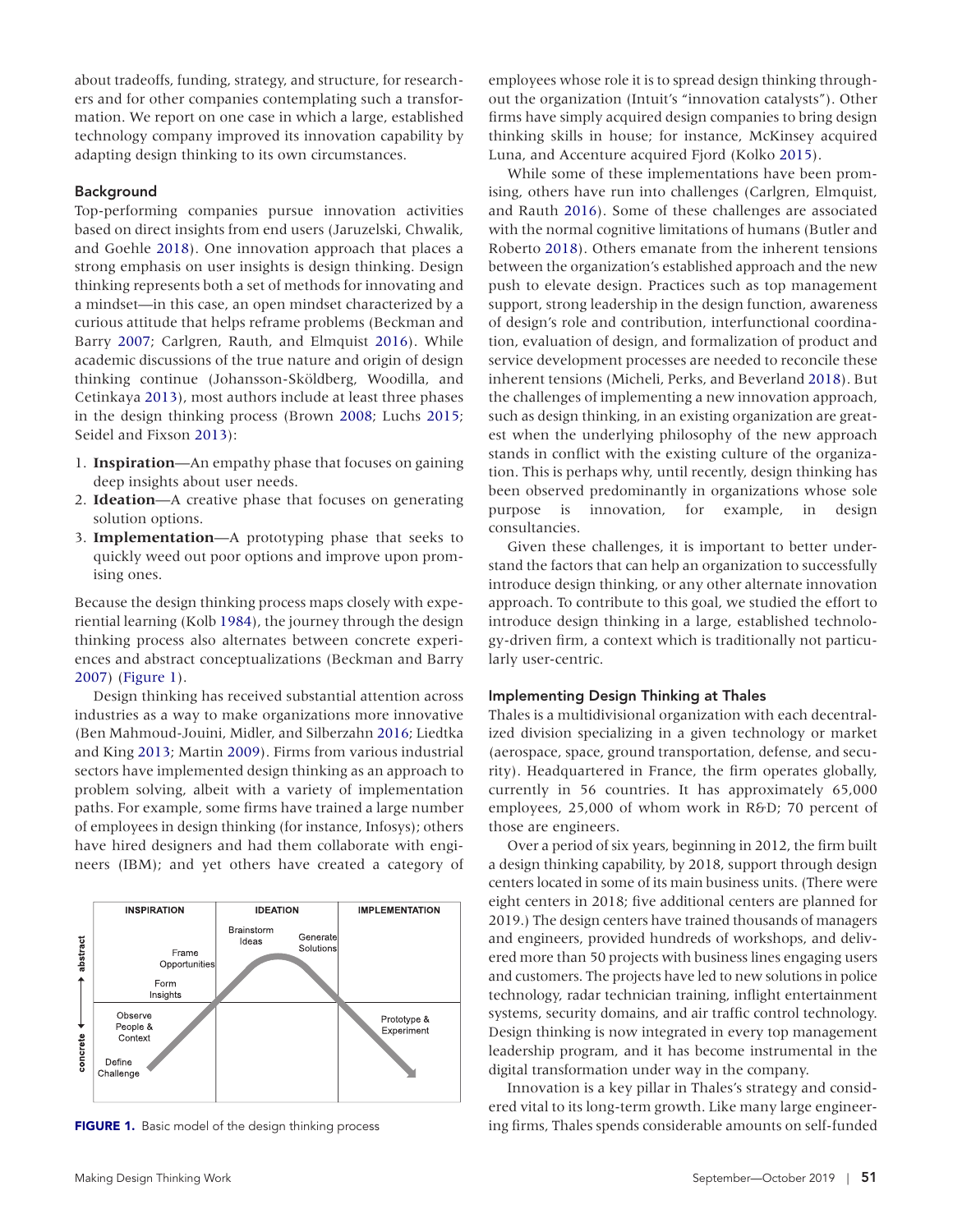This first design center experiment was a low-cost, time-limited, low-risk prototype to test whether the center could gain acceptance and build traction for design thinking.

research and develops numerous research partnerships. The company runs five research centers around the world and 20 joint laboratories and maintains more than 50 partnerships with research institutes worldwide. Despite these substantial investments, the impetus for introducing design thinking as an innovation approach originated outside of the company.

### *The Trigger*

In 2009, Thales ran a learning expedition to Silicon Valley for 30 high-potential employees involving various vice president–level executives along with other members of the executive committee. The trip included visits to the design consulting company IDEO and the d.school at Stanford University. This was the leadership team's first exposure to the design thinking approach.

Following this initial interaction, the company signed a three-year partnership with the d.school program; participating students worked on projects proposed by Thales. The student teams were given wide latitude in their approaches to the project. The results, which were presented to the business lines, were promising, but the company didn't choose to develop any of these opportunities. One reason for this disappointing outcome was that the opportunities were not embedded in the environment of the divisions that had the technological capabilities to develop them. As one of the managers involved said, "We learned two things from this phase. The first one was that design thinking really works, and this was good news. The second one was that it was difficult to bring the [project] outcomes back inside the company. However, it created the conditions that allowed a few individuals to push the idea that we needed to internalize design thinking inside the company and create something." During this early period, ad hoc attempts to inject more design thinking into the techno-dominated R&D context met little success.

### *The Experimentation Period*

The partnership with the d.school provided insight, but it did not generate any business impact. However, some senior managers from the learning expedition became convinced of the potential of design thinking. In 2012, one of those managers, the General Manager of the Corporate University agreed to host an experiment. A relatively small open space (~2,000 square feet) within the Corporate University (an independent entity with its own P&L) was dedicated to a 12-month trial to demonstrate the viability of the approach and generate internal traction; the project also received a budget of €60,000 for refurbishments.

In that space, the head of the initiative developed a frugal design center with a small garage and a flexible area that could host workshops. He used the refurbishment funding to create a strong visual identity for the space that was visible from the exterior and contrasted with the rest of the building. He hired one design intern and after intense research into best-in-class design thinking practices and a lot of self-training, they created the design center space and branding, a one-day design thinking training, and support material for workshops. In parallel, he ran many internal meetings with early believers from the learning expedition to recruit his first customers.

This first design center experiment was a low-cost, time-limited, low-risk prototype to test whether the center could gain acceptance and build traction for design thinking. The main objective at this stage was to contact a maximum number of people through workshops and trainings, paid for by the internal stakeholders. In other words, the design center employed an internal consulting agency business model.

The results of this first year surpassed anyone's expectations. The training course was delivered to more than 200 people and was included in management leadership programs, which in turn led to post-training opportunities to pitch design thinking. More than 15 workshops and two six-month projects were completed. One of these projects, project W, won an internal innovation award, attracted good press from outside the firm, and played a significant role as a reference to illustrate the design thinking approach to other divisions (see "Project W—A Product and Services Project," p. 52). It also increased interest among innovation teams throughout the organization.

The design center team trained and supported two small teams to develop their own centers. In that process, the team more formally defined the center's identity, value proposition, methodology, and toolkits. That experience also helped the team realize that the design center could become something beyond a single agency based at the corporate university. Hence, one year after the launch of the first design center, two additional design centers were created, in Glasgow and Singapore, and two more—London and Bordeaux—were planned for 2014.

### *The Growth and Diffusion Period*

In the following two years, design center activity continued to grow: 2,000 people were trained, 100 workshops were held, 10 projects were explored, and two events were organized. The design center launched a firm-wide newsletter presenting the principles of design thinking and featuring some applications. The design center team grew to four full time people plus two design interns. The team seized every opportunity to communicate about its projects and approach in the numerous internal conventions, conferences, and management meetings.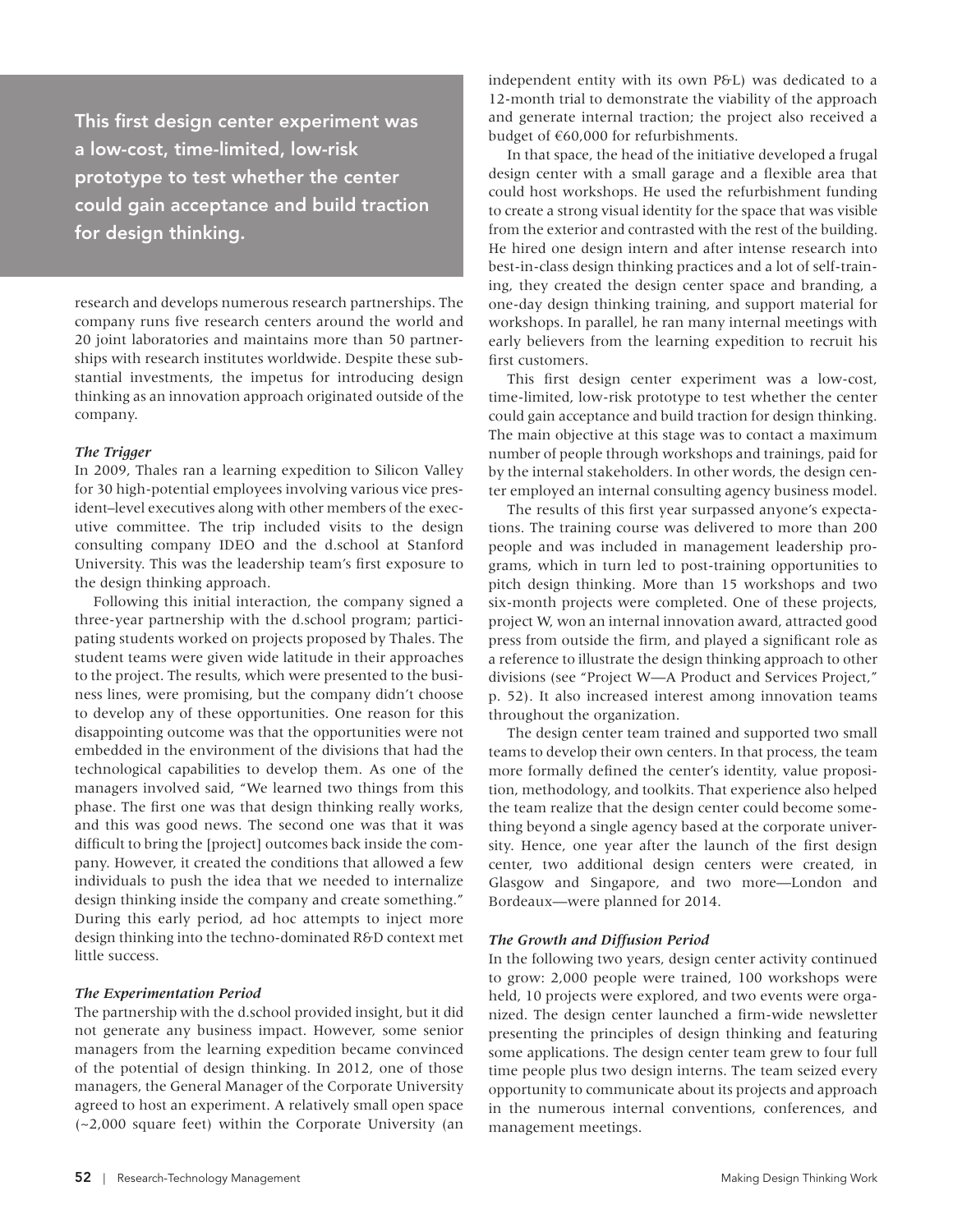### Project W—A Product and Services Project

Project W was launched for a business unit specializing in security and defense as an experiment involving a core team of eight people from the design center and the business unit. The division was looking to diversify its portfolio by adopting a proactive approach rather than only answering calls for proposals from government agencies, its typical customers. Instead, the business unit wanted to focus on end users—in this case, police officers.

The visit to IDEO during the learning expedition as well as the partnership with the d.school shaped the framework adopted by the design center in addressing projects. Activities in the project proceeded in three phases: inspiration, ideation, and implementation. The *inspiration* phase, which lasted three months, started with the question of securing the policemen on the field (HMW1). It involved in-depth research into police officers' activities in the field, including both primary and secondary data collection. Ethnographic research was performed, and technology trends and various cities' security models were studied and documented. The phase concluded with a one-day sensemaking workshop with a multidisciplinary team (business development, marketing, R&D) from several geographic subsidiaries of the firm for which the security market was important and where the firm had major police system customers. During the workshop, the data was presented on inspiration boards, shared, and discussed. Some insights emerged from this exercise; for example:

- Police officers rely on their intuition in analyzing situations; these intuitions are based on past experience and on patterns of behaviors.
- Sharing information when they are in the field without revealing their position is critical to police officers.
- When they can't share information, police officers rely on routines developed and based on pattern matching and, therefore, they sometimes neglect information which could be very important.
- "Routines can kill us" said police officers.

Based on these insights, the workshop participants defined a design challenge for ideation: How might we help police officers in the field rely on shared up-to-date information rather than routines?



Design thinking activities in Project W (product and service project)

In the *ideation* phase, more than 30 people participated in sessions that generated hundreds of ideas and developed 12 concepts. Finally, in the *implementation* phase, a rough prototyping cycle, to test both value and business models, led to the selection of three major new concepts (augmented reality glasses, a connected smartwatch, and a smart bulletproof jacket). The connected smartwatch was ultimately selected to move forward into a product design phase, which lasted another six months.

In parallel, design thinking gradually became more integrated into the Thales Leadership Programs; program participants were required to deliver a strategic innovation project over several months using design thinking as their approach and the design center as their base camp. More than 200 managers went through these leadership programs each year.

<span id="page-4-0"></span>During this period, design center activities evolved in two ways. First, the center's emphasis shifted away from training and creativity workshops and toward projects. The projects grew in both size and number, occupying a larger share of the center's overall activity portfolio over time ([Figure 2\)](#page-5-0).

Second, project briefs increasingly did not follow the traditional product design format. Some projects now focused on business or strategy challenges, such as turning a product business into a service business, or exploring a new strategic positioning or business model, or finding a new application for a technology. These projects were proposed by marketing or business development teams who had been unable to solve these problems with their traditional tools and considered the design center a resource for innovating with alternative methods. Some of these projects involved Thales customers and end-users as well, creating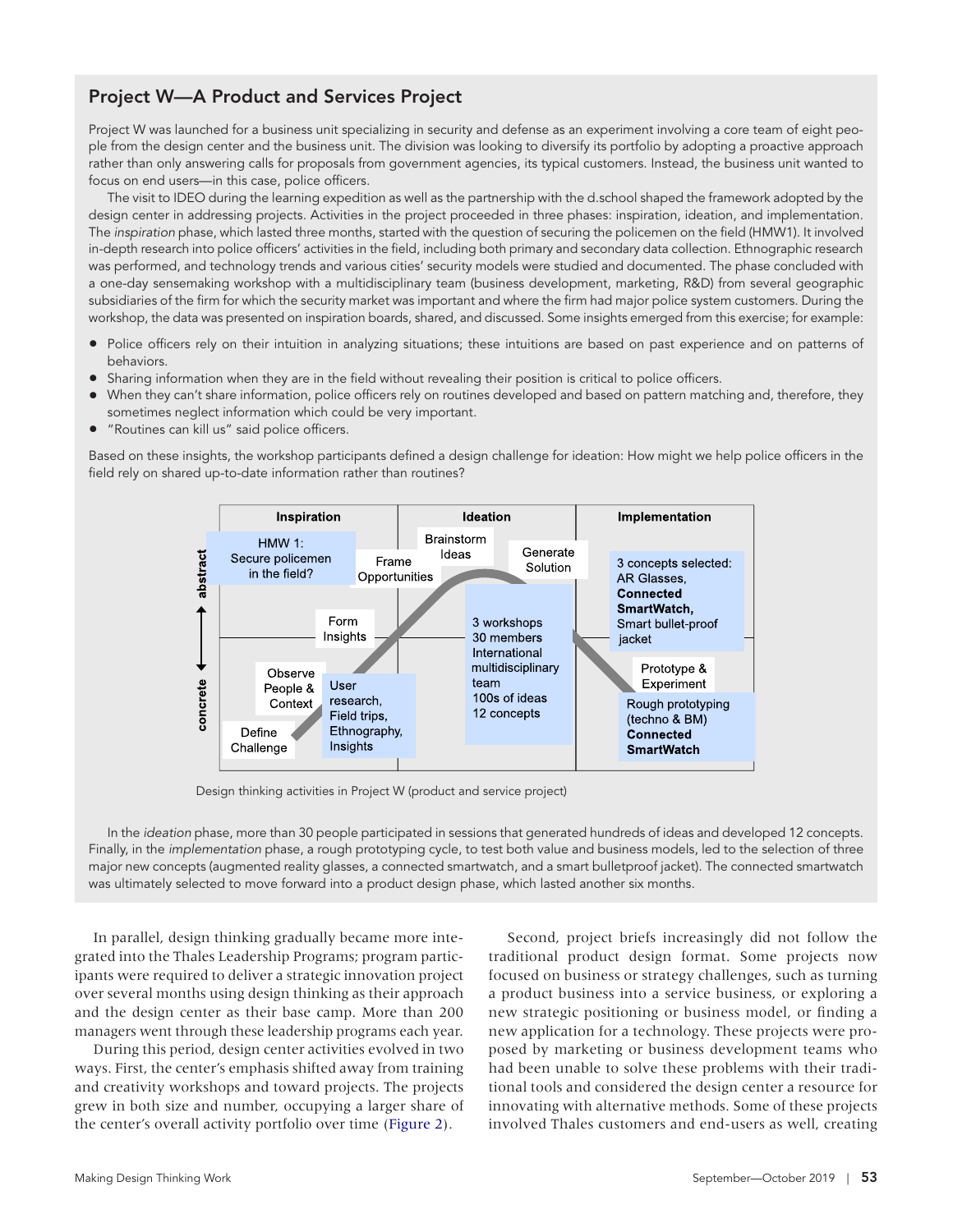

<span id="page-5-0"></span>[FIGURE 2.](#page-4-0) Design center activities, by year

fully codesigned solutions. This customer engagement was highly valued by the corporate marketing leadership team, which became a strong supporter of design thinking and the design center. As the audience for and scope of design thinking projects diversified, the design center team adapted its processes to these new needs. These adaptations shifted the emphasis to particular steps within the phases that were particularly well suited for the project type. The adaptations also acknowledged a stronger focus on business and technology aspects of the projects, relative to the strong end user focus of the first project (which is typical of design thinking generally). The first such adaptation was for business and strategy projects (see "Project C—A Business and Strategy Project," p. 54).

A second adaption of the "traditional" design thinking project evolved into a category that received the label "technology projects." Despite that label, these projects still used the design thinking approach, albeit in an adapted way. Project E is one example (see "Project E—A Technology Project," p. 55).

The international expansion continued, with each new design center operating independently from the original. The majority of the new centers were set up to provide design thinking capability internally to the business units; thus they became hierarchically and financially a part of the business units that hosted them.

### *The Consolidation Period*

Over the first five years of its existence, the initial design center has developed an impressive portfolio of projects and broadened its design thinking process to support a growing range of value propositions, including product design,

service design, business model design, transformation projects, venture design, and UX projects. Design thinking support is now available for three main categories of projects: product and service projects make up about 30 percent of the center's work; business and strategy, about 50 percent; and disruptive technology, the remaining 20 percent. Projects represent about 60 percent of the design center's activities.

Along with activity growth, design center revenue has increased eightfold and the original team in Paris has grown to eight people plus interns. Overall, the design center network employs more than 30 professional design thinking professionals with a variety of backgrounds, including strategic design, industrial design, UX design, creative facilitation, and engineering. The total number of design centers now stands at eight.

The latest development is the involvement of the design center in the firm's digital transformation. A digital factory was launched in 2017 (an investment of

more than €150 million over three years). Its objective is to accelerate the development of disruptive digital products throughout the businesses. The conditions of eligibility for a project to enter the factory include a strong value proposition, a viable business model, and demonstrated product desirability. Because developing these elements requires a design thinking approach, the design centers were identified as a critical component of Thales's digital transformation.

#### Lessons Learned

Because Thales' design thinking implementation followed an organic path, as opposed to a top-down implementation strategy, it demonstrates some mechanisms that can help make design thinking successful in a technology-driven firm. We identified five elements that contributed to the success of the design center:

- 1. The broad variety of design thinking activities, starting with training—including the incorporation of design thinking and the design thinking center into the company's leadership training program and workshops and moving to an expanding range of projects;
- 2. The adoption of an internal agency business model;
- 3. The adaptation of the design thinking method to a wide variety of project types;
- 4. The adoption of a catalyst approach focused on supporting internal clients rather than owning projects; and
- 5. Applying a franchise model to diffuse design thinking to the business units.

Each of these factors must be managed, as each one also comes with some downsides.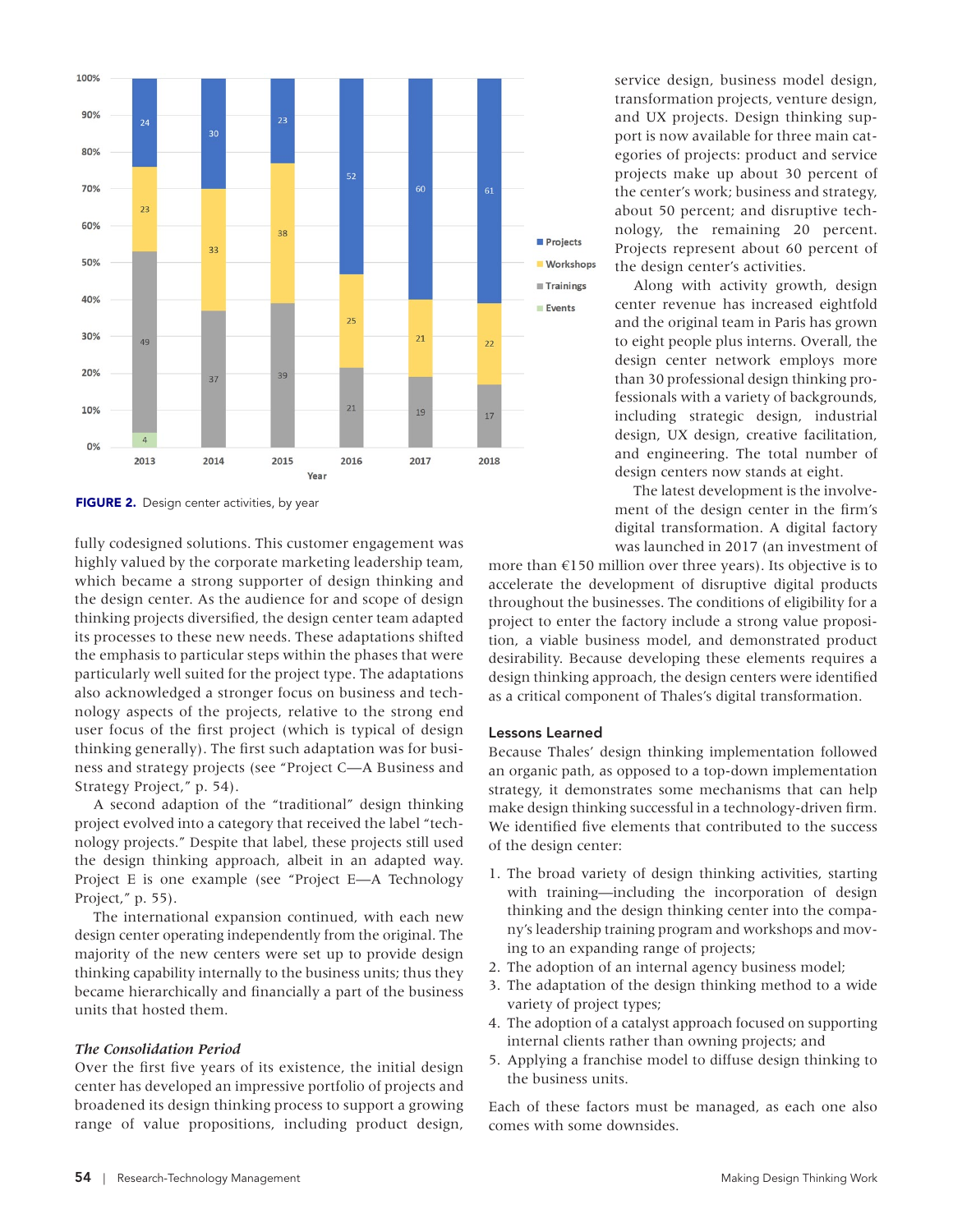### Project C—A Business and Strategy Project

Project C was developed for a division specializing in aerospace activities, which was involved in a European aerospace project that generated very large amounts of earth observation data. The division sought strategies and approaches for monetizing the data. While the division had its own innovation resources (R&D and strategic and marketing capacities), its traditional strategic analytical methods had not produced a solution for this problem. Therefore, the division asked the design center for help in exploring alternative business models.

A six-month project involving a cross-functional team with 9 members from the design center and various functions of the business unit was launched. The project's *inspiration* phase began with a workshop to discuss the first brief; this workshop led to an articulation of the challenge: How might we dispatch collected observation data toward end users? Could a Google-like map be created, and if so, under what conditions? Workshop participants also identified six themes to be explored by the design center team (the ecosystem and analogies and trends), jointly with the project owner team (competitive analysis and space and service applications), or by the owner team (platform architectures and technologies).



Design thinking activities in Project C (business and strategy project)

The inspiration phase lasted three months; outcomes included the identification of technological trends with regard to data access, a case study of a potential competitor, mapping of the main marketplace strategies, a study of analogous situations where data and regulation are as critical as in the aerospace industry (such as the digital transformation in the health sector), and the identification of 16 major stakeholders. This phase ended with a two-day sensemaking workshop to identify opportunities these data inspired and define actions to dig deeper into the opportunities. From these opportunities, three possible scenarios were selected for further exploration.

The *ideation* phase, stretched over two months, was intended to provide the division with a clear roadmap. The owner team developed several scenarios (business models, functional overviews, use cases, concrete applications of the services) but was supported and monitored by the design center through weekly videoconferences. Each scenario was sponsored by a project leader at the division. For the design center, the project ended with a final workshop with documentation delivered to the business unit's strategy and innovation team, which took on the *implementation* phase. Twelve months later, the business unit began developing a prototype for one of the scenarios.

### *Variety of Activities*

While the broad range of design thinking activities in our case was not a result of upfront planning, but rather emerged over time, the unusual starting point of the design thinking activities turned out to be a blessing in disguise. Positioning the design center in the corporate university—a move meant to minimize risk and cost for the experiment—put it under the aegis of human resources rather than in the traditional innovation and R&D homes. That structural happenstance kept the design center below the radar of the main players in the firm's innovation space, giving it the time to grow and develop without triggering competition from the established innovation players.

In addition, including design thinking in the (human resources–organized) management leadership programs provided a fortuitous indirect channel to build support for the design center's work. It also meant managers had contact with the design center and created valuable post-training

Including design thinking in the management leadership programs provided a fortuitous indirect channel to build support for the design center's work.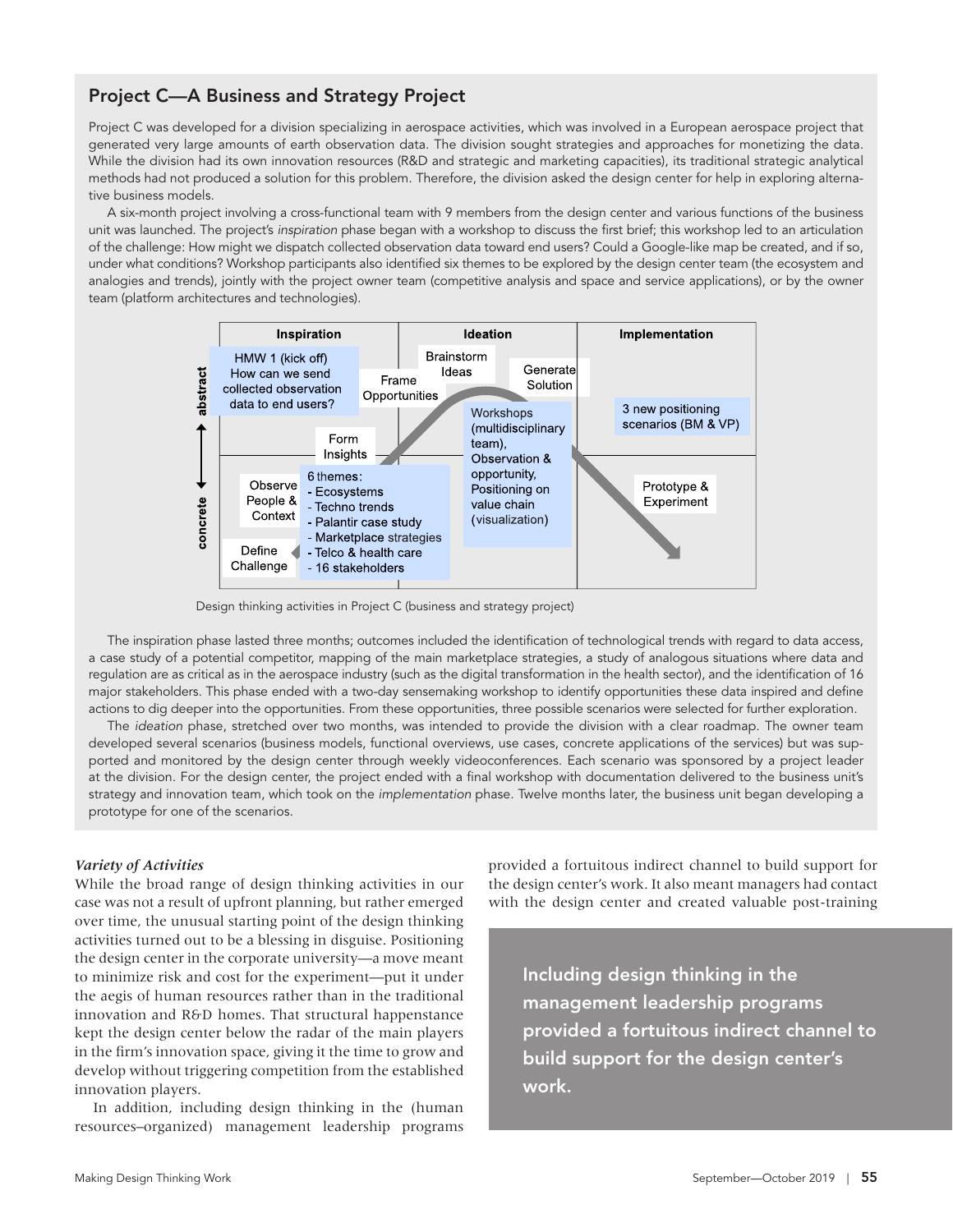### Project E—A Technology Project

Project E was launched for a division specializing in energy. The division had realized "by accident" that one of its core technologies could be turned into a groundbreaking recycling technology. The technology enabled improved material separation during the recycling process. The division had its own innovation resources (R&D, strategy and marketing, and innovation team) but those teams were focused on addressing existing markets. Having heard about the design center's user orientation, the division asked for help exploring how the technology could be applied to a new concept and identifying a business model to enable it.

A team of eight people was formed, composed of a mix of design center and business unit personnel, for the four-month project. During the *inspiration* phase, the design center analyzed the recycling industry and associated value chains and interviewed potential users and customers, including recycling champions, smartphone vendors, and smaller specialized players. The data were synthetized in inspiration boards that were used as an ideation canvas to position available options. The ideas ranged from a full-scale factory down to desk-sized reactors. Business model options were also generated for each concept.

In the *implementation* phase, a small number of concepts (prototypes and business models) were selected to be tested. The assumptions underlying the main concepts were identified and tested with potential customers and partners. The technical prototypes were developed by a team outside the design center because they required specialized facilities; the design center produced business models, value propositions, and test plans.



Design thinking activities in Project E (technology project)

opportunities for pitching design thinking activities and the design center value proposition.

The downside is that covering such a wide range of activities as a small organization with limited resources risks losing the focus needed to be effective. However, the design center team managed its activities portfolio carefully to ensure that activities complemented each other and to minimize the risk of getting stretched too thin.

### *Internal Agency Model*

Initially, the main objective of the design center was to demonstrate as quickly as possible the business impact of design thinking by completing projects. Consequently, the diffusion of the design thinking in the larger organization was not accomplished by promoting a specific method or tool. Rather it was achieved through demonstrating design thinking in action. The internal agency model provided the appropriate incentives for the design center to generate traction by attracting customers and generating revenues. As a side benefit, it also meant the design center could

remain independent, instead of being institutionalized too quickly into other business units or departments.

This approach also has its drawbacks. Limited resources constrained the number of projects the design center could work on at once and also limited capability development. This limitation became apparent when the design center's project portfolio shifted to more strategic design projects, in response to business unit requests. This challenge can be exacerbated when the pursuit of profitability leads the center to accept more projects that fall further outside of the traditional scope and potentially do not serve the center's primary mission—to diffuse design thinking throughout the firm. Balancing this tension between being flexible enough to offer what the customer wants and staying close to the center's capability and mission is a key management task in implementing a design center agency, or any agency model.

### *Diversified Project Portfolio*

In order to sustain its agency business model, the design center adapted initially the traditional design thinking approach and then broadened its capabilities to support the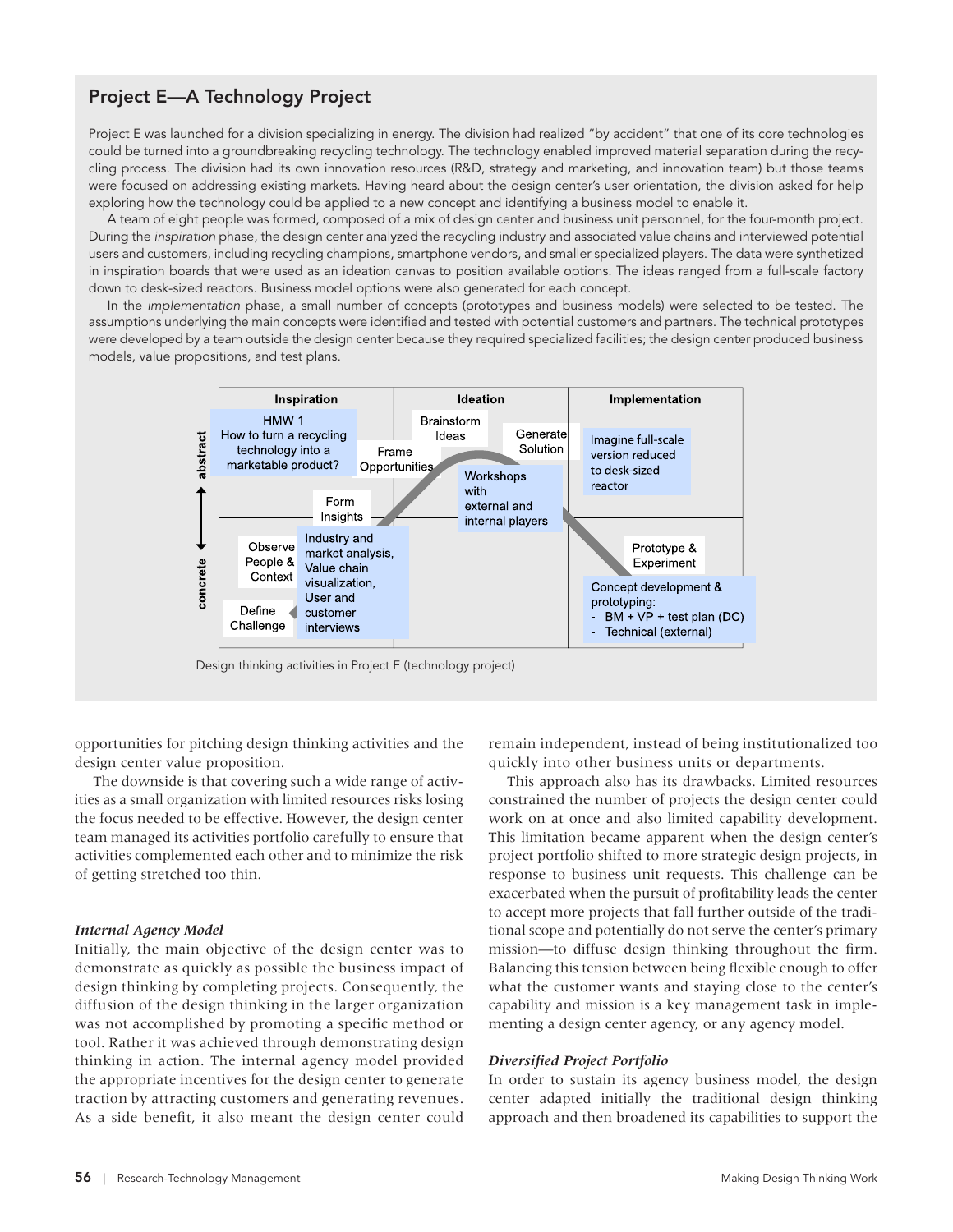diversity of briefs it received. Over time, the center developed a genuinely unique value proposition and established itself as a center of competence for business model and value proposition design. The value of the capability was recognized by the corporate marketing leadership team.

<span id="page-8-1"></span>Across all its projects, the design center deployed a threephase design thinking approach [\(Table 1](#page-8-0)). In every project, teams engaged in needs finding (*inspiration*), brainstorming (*ideation*), and prototyping (*implementation*) activities. However, the nature of those phases differed; in some cases, for instance, the work was more value chain than end-user focused. Prototyping activities also varied in the timing and fidelity of prototypes, but in all projects, assumptions were tested quickly. In sum, although the same basic design thinking process was applied in all project types, the emphasis on certain activities changed, in response to the project briefs.

While the project diversity was beneficial to the design center's customers, the wide variety of projects was a challenge for designers, who had to develop lateral skills rapidly to respond to customer needs.

### *The Catalyst/Enabler Approach*

Another critical decision in the evolution of the design center was the choice to adopt a catalyst approach rather than seeking to own design thinking projects. The design center codesigns with internal customers; the business unit owns the project. As a result, the business unit teams participate in all phases of the process and continue working on the project after the collaboration with the design center ends. It is the

<span id="page-8-0"></span>

| <b>TABLE 1.</b> Cross-case analysis of activities |  |  |  |
|---------------------------------------------------|--|--|--|
|---------------------------------------------------|--|--|--|

Over time, the center developed a genuinely unique value proposition and established itself as a center of competence for business model and value proposition design.

business unit teams who are ultimately responsible for project outcomes.

Not being the project owner does come with some downsides. The design center could not pursue on its own opportunities that are validated in a project, which can create frustration. Most importantly, it can also lead to missed opportunities to demonstrate the benefits design-thinking can bring to these projects. For this reason, it may be advisable to begin with an early project that has a high probability of success to ensure a visible success case.

### *Growth through Franchising*

<span id="page-8-3"></span>A complete program for introducing and accelerating design thinking in an organization needs to develop a clear understanding of its own growth paths. In our case company, the design center "franchise" model was instrumental for disseminating the model to other innovation teams, which

|                | <b>INDLL I:</b> CIUSS-Case alialysis UI activities |                                                                    |                                                                                                                                                  |                                                                  |  |  |  |  |
|----------------|----------------------------------------------------|--------------------------------------------------------------------|--------------------------------------------------------------------------------------------------------------------------------------------------|------------------------------------------------------------------|--|--|--|--|
| Phase          | Activity                                           | <b>Project W</b><br><b>Product &amp; Service</b>                   | Project C<br><b>Business &amp; Strategy</b>                                                                                                      | <b>Project E</b><br>Technology                                   |  |  |  |  |
| Inspiration    | User research, primary<br>data collection          | Interviews and field work<br>with police officers                  | None                                                                                                                                             | Interviews with<br>stakeholders and experts<br>in recycling      |  |  |  |  |
|                | User research, secondary<br>data collection        | Security data, value chain<br>analysis, etc.                       | Value chain analysis, player<br>identity cards, analogies                                                                                        | Value chain analysis,<br>identification of main<br>players       |  |  |  |  |
|                | Synthesizing                                       | Inspiration boards,<br>storyboards, journey maps                   | Inspiration boards adapted<br>to audience (scientific),<br>value chain presentations                                                             | Inspiration boards, value<br>chain presentations                 |  |  |  |  |
| Ideation       | Individual ideation                                | Workshops                                                          | Workshops                                                                                                                                        | Workshops                                                        |  |  |  |  |
|                | Team-based ideation                                | Workshops with<br>interdisciplinary and<br>international employees | Workshop with members<br>from different functions Use<br>of cards when listening to<br>ideas (further opportunities<br>and actions to go deeper) | Workshop involving<br>external players                           |  |  |  |  |
|                | Shaping ideas                                      | Journey maps, storyboards,<br>etc.                                 | Use of a Wardley map* to<br>identify new value chain<br>positions for the firm                                                                   | Business models for<br>solutions that will use the<br>technology |  |  |  |  |
| Implementation | Early prototyping                                  | Rough prototypes                                                   | Value chain positioning,<br>further work on scenarios                                                                                            | Business models canvas<br>to be tested on players                |  |  |  |  |
|                | Late prototyping                                   | More detailed development                                          | None                                                                                                                                             | None                                                             |  |  |  |  |
|                |                                                    |                                                                    |                                                                                                                                                  |                                                                  |  |  |  |  |

<span id="page-8-2"></span>[\\*](#page-8-3) In a Wardley map, each component is classified by the value it has to the customer or user and by the maturity of that component, ranging from custom-made to commodity. See [https://en.wikipedia.org/wiki/Wardley\\_map.](https://en.wikipedia.org/wiki/Wardley_map)